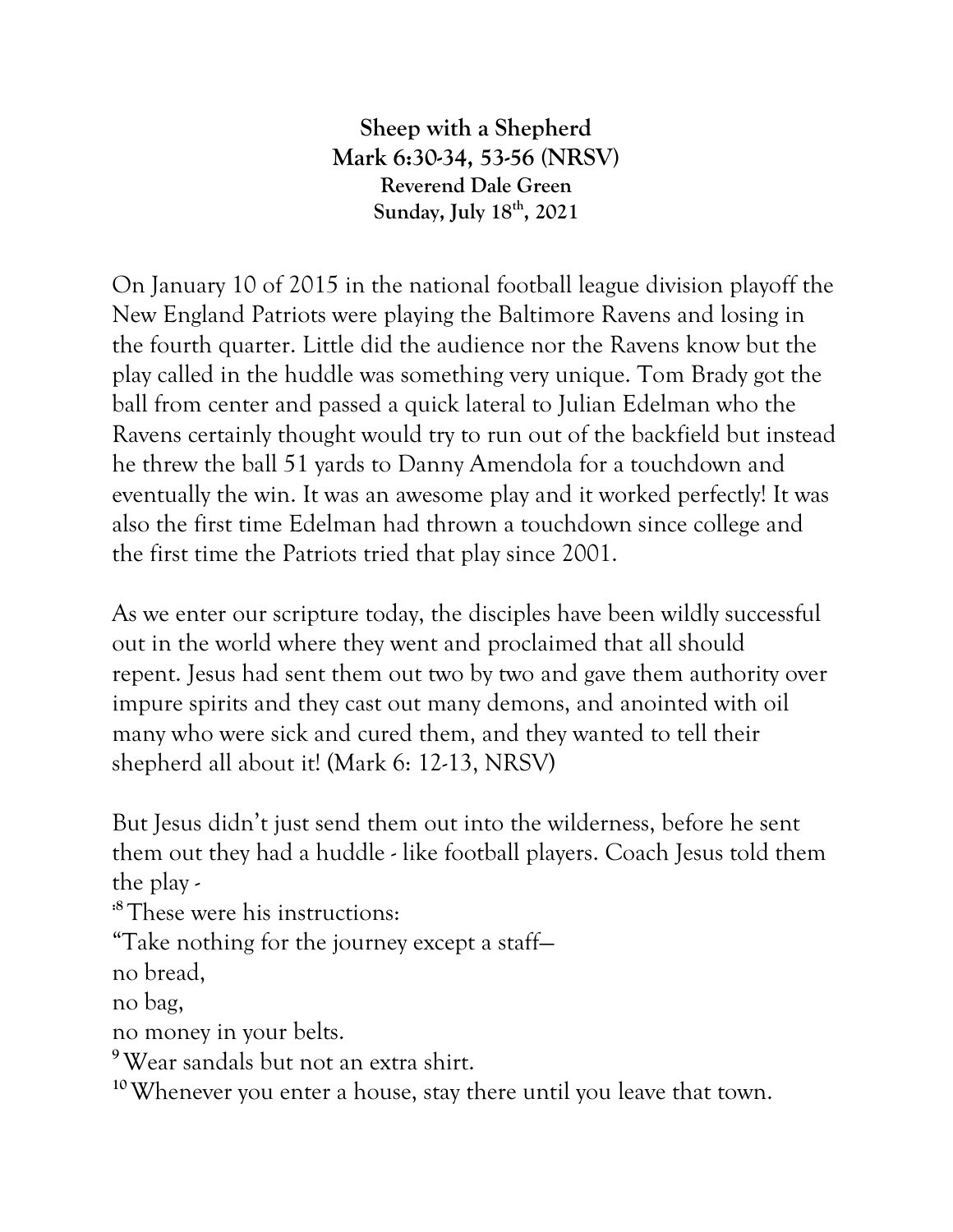**<sup>11</sup>**And if any place will not welcome you or listen to you, leave that place and shake the dust off your feet as a testimony against them." And they knew this play! Their shepherd sent them into the world with a powerful symbol of their Hebrew heritage because when their ancestors had prepared to leave Egypt 1700 years before, they were told to eat the Passover meal ready to escape, with nothing except a staff their sandals and a tunic. (Exodus 12:11) The Hebrew nation was expected to be radically dependent upon God in the Exodus and the disciples were expected to be radically dependent upon God as they went on the mission trail.

And the play worked as designed - like magic. **<sup>12</sup>** They went out and preached that people should repent. **<sup>13</sup>** They drove out many demons and anointed many sick people with oil and healed them. Not a bad way to start your ministry I'd say.

The flow of activity in the disciple's lives has been pretty hectic. Going back just a few passages we find Jesus and the disciples were surrounded by such a large crowd that Jesus had to teach from a boat - speaking back to the shoreline and he told the crowd the parable of the Sower. Then He and the disciples all got in boats and went across to the Geresenes, experiencing a huge storm that Jesus quelled. Then Jesus got out and healed the Demoniac - chasing away the Legion of demons inside of him, casting them into a herd of pigs. Then they got back in boats and went across the lake again and yet another huge crowd gathered. Jesus healed the woman who had been bleeding for 12 years and healed Jarius' daughter and then they headed back to Nazareth where he was rejected by his hometown and then Jesus sent them all out to heal in God's name on the mission trail. I don't know how your week went, but this sounds pretty busy.

And then, only then, they set off in a boat to a deserted place for a rest, and maybe to tell their stories.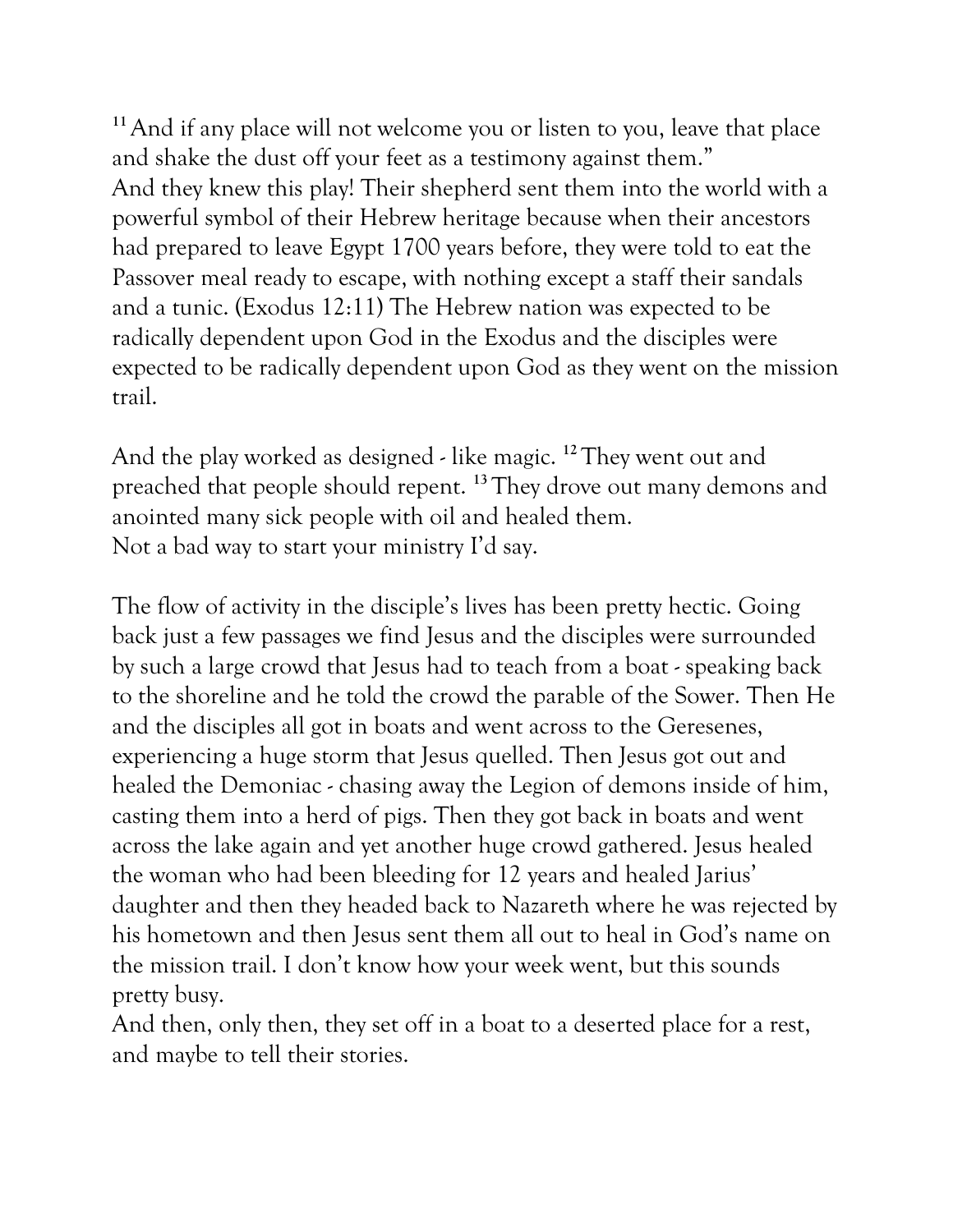Now, just because it isn't written doesn't mean it didn't happen. So in this case, in this part of the story we discount the geography and time because they are also not written. Jesus and the disciples rowed across the sea a distance of about 4 miles while the crowd marched around the lake a distance of nearly 10 miles. It probably took both groups about 2-3 hours to make their respective trips. When they reached the "other side" we are a little bit surprised that Jesus immediately went back to work. I would suggest that in this busy time of ministry, there was no time to rest on land and Jesus knew it. Everywhere he went people flocked to him so this was their time of rest, on the lake, gathered together as a group. 6 times in Mark this type of trip is mentioned.

Jesus' ministry was, as it says here, a ministry of compassion. Verse 34 says that as "he went ashore, he saw a great crowd; and he had compassion for them, because they were like sheep without a shepherd…"

The word compassion is a shepherd kind of word.

It's also a word often associated with Jesus, 8 times it is used specifically when talking about His interactions with people. Because he is God's unique representative in history, we know that compassion is part of the essence of the God who created us and who loves us.

Compassion is not a word regularly associated with the religious leaders of Jesus' day. The priestly cast had established an intricate and guarded ritual for anyone who wanted to approach the God that they knew. And Jesus' later claims; to be the path to God would certainly be a challenge to that view of religion and authority.<sup>1</sup>

The picture of a shepherd was also not one associated with the power of established authority. Shepherds were on the bottom rung of society, associated with the unclean and unloved. This is a paradox of the Hebrew

<sup>1</sup> Fred B. Craddock, John H. Hayes, and Gene M. Tucker, *Preaching Through the Christian Year: a Comprehensive Commentary on the Lectionary*, Year B (London: Continuum International Pub. Group, 1994), 261-2.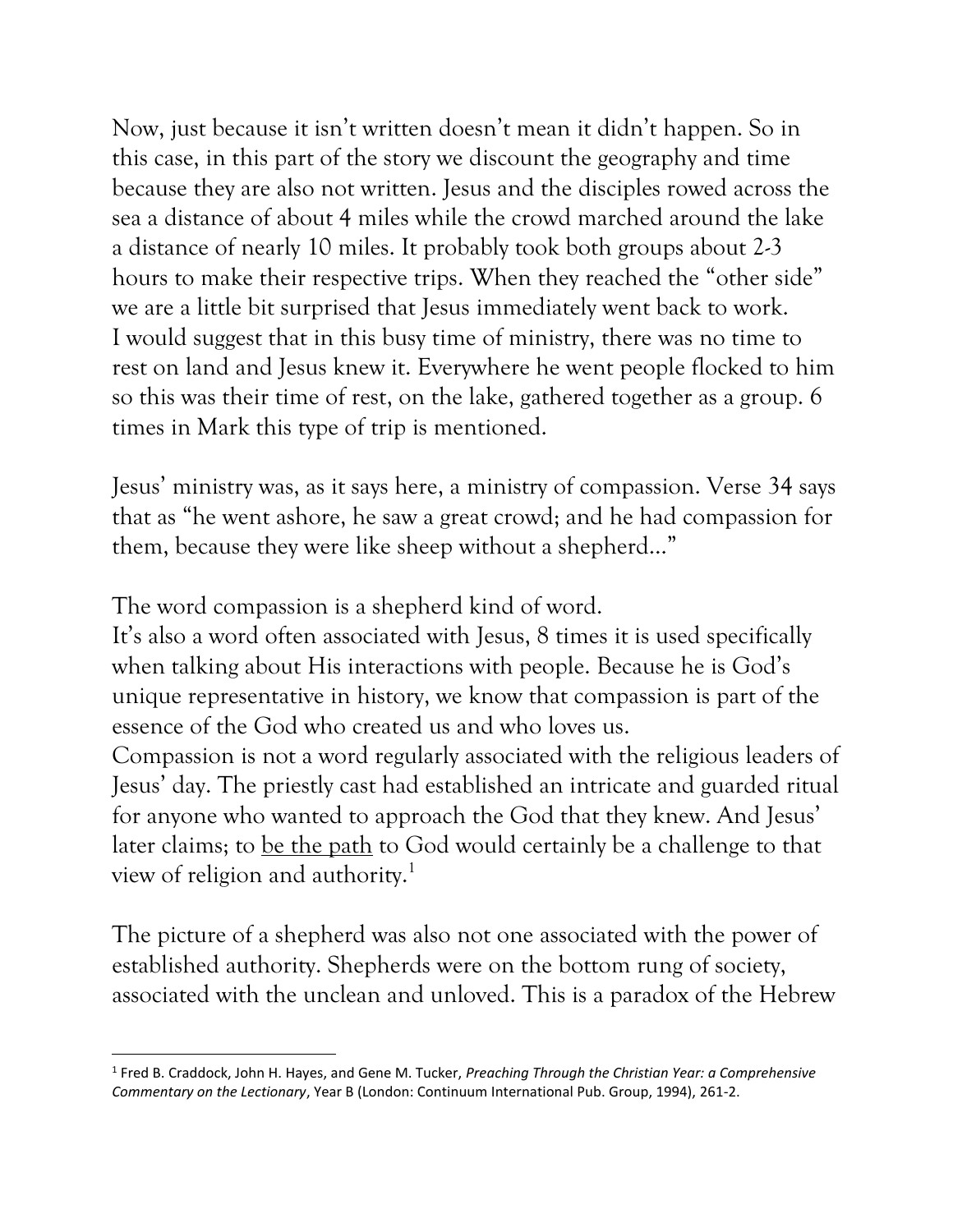religion and of later Christianity because although poorly regarded in society, shepherds are well regarded in almost all accounts in scripture. Psalm 23 brings the shepherd motif to its apex with the picture it develops of God's love for his people. The intimacy of this loving relationship is definite:

The LORD is my shepherd, I shall not want.

he restores my soul.

I fear no evil;

you anoint my head with oil;

Surely goodness and mercy shall follow me all the days of my life, and I shall dwell in the house of the LORD forever.

It's almost funny that God remains mysterious to us when it is clear that the Lord,

who tells us in so many ways of his love for us; from God the Father who made us, to God the Son who saved us, to God the Holy Spirit who sustains our faith shows that this love for us is the paramount confirmation that God is with Us, within our very being.

Last week I spoke of our extravagant God who showers blessings upon us simply because he loves us and wants to bless us. Not our doing - just Gods.

But, there is a caveat to that thought, isn't there?

John 3 offers us this thought in a back to back assertion when Jesus himself says that

The Son of Man must be lifted up so that whoever believes in Him should not perish but have eternal life. God so loved the world that he gave his only Son, so that whoever believes in him may not perish but may have eternal life.

God loves us, yes! But we have to believe to be showered with these blessings. In essence, we have to choose to be the sheep of the shepherd.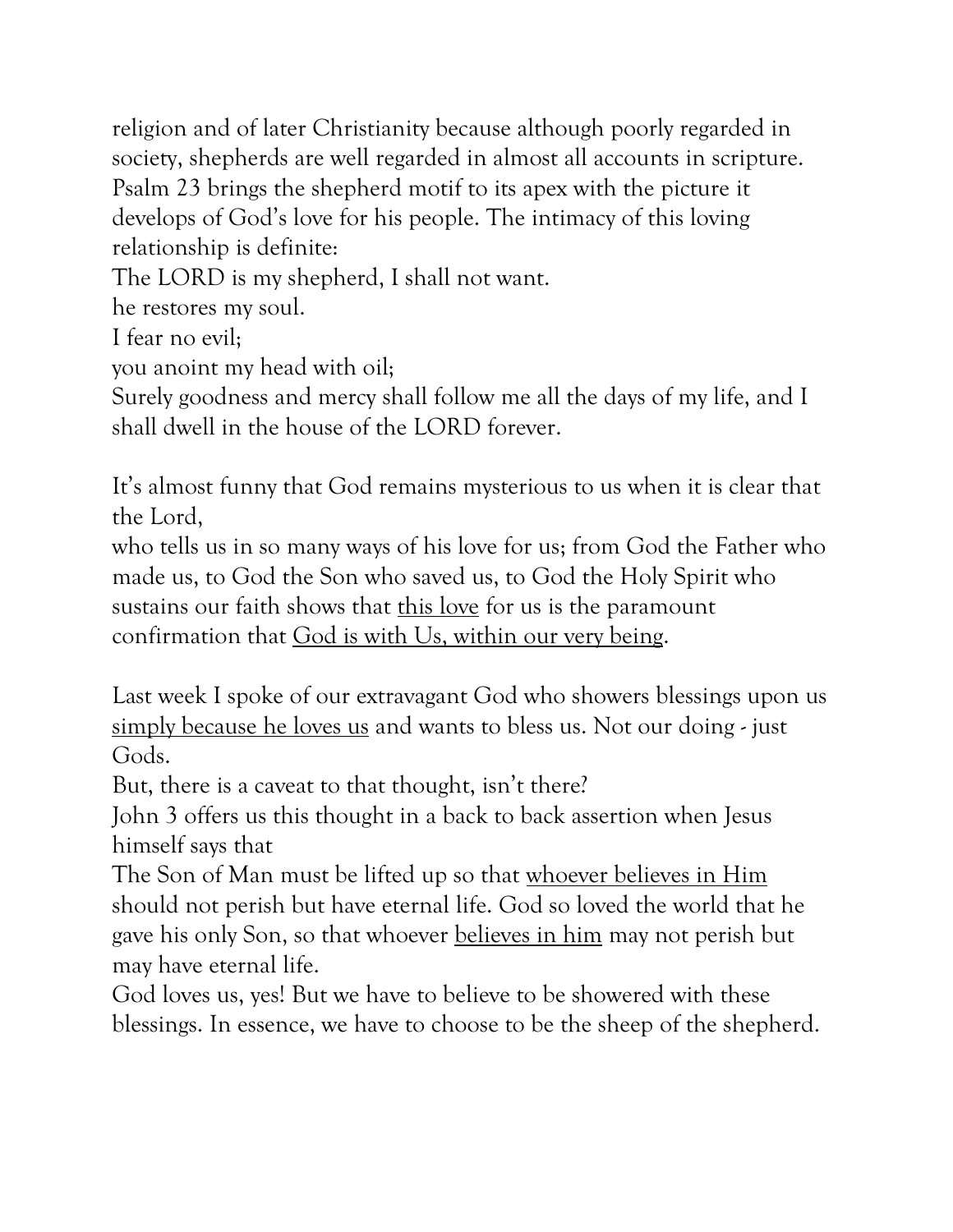If you have not read this week's Wednesday email from the church office, well you really should. At the beginning of the letter, Bridgette offers us a short dog story - if you haven't read it, it basically goes like this. She and Jimmy took in a rescue dog a number of years ago who needed a lot of care (his name was Gus, the Basset hound) and he was with the family for quite a few years and they loved Gus and he loved them. Well, Gus has been gone for awhile and although having a dog with problems like his was difficult, he was an awesome loving creature. So, they are now going to take in another rescue dog with the same problems Gus had and likely the same unconditional love that dogs always seem to share.

Now, sheep are not dogs, and people are certainly not sheep nor dogs but the dog recognizes his master and sheep recognize their shepherd. Jesus draws upon this truth in John 10 when he says:

The one who enters by the gate is the shepherd of the sheep. **<sup>3</sup>** The gatekeeper opens the gate for him, and the sheep hear his voice. He calls his own sheep by name and leads them out. **<sup>4</sup>**When he has brought out all his own, he goes ahead of them, and the sheep follow him because they know his voice.

**<sup>14</sup>** I am the good shepherd. I know my own and my own know me, **<sup>15</sup>** just as the Father knows me and I know the Father. And I lay down my life for the sheep. **<sup>16</sup>** I have other sheep that do not belong to this fold. I must bring them also, and they will listen to my voice. So, there will be one flock, one shepherd.

When we believe Jesus, we are sheep with a shepherd and we recognize His voice in our lives. These people who ran around the lake to meet Jesus on the other side be healed knew their shepherd too. These people recognized their shepherd when they saw him and they wanted others to see him as well. And it's no wonder when to simply touch the fringe of His cloak meant to be healed.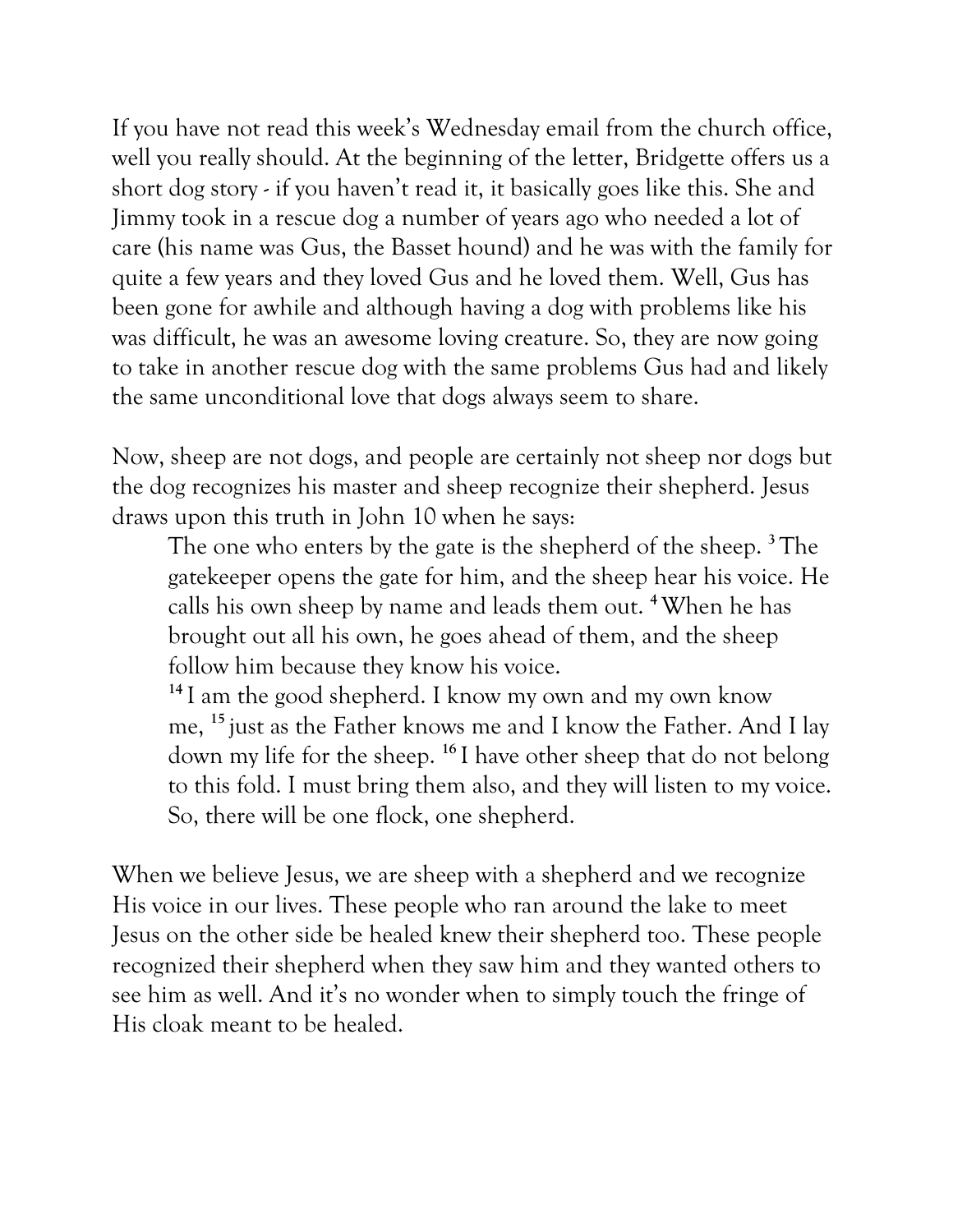We are not told here, what being healed looked like but we certainly have examples of Jesus' style of healing from other passages, often healing of first the spirit and then healing the body.

In Luke 5 the paralytic man is lowered through the roof by his friends and his sins are forgiven and body his body healed and he gets up and walks away.

In Matthew 8 it says that when evening came, they brought to Him many who were demon-possessed; and He cast out the spirits with a word, and healed all who were ill.

And in 1 Peter 2, the disciple who knew Jesus best said of Him that He Himself bore our sins in His body on the cross, so that we might die to sin and live to righteousness; for by His wounds we were healed.

So, we can imagine that all these who touched the hem of his robe had their souls cleansed even as their bodily infirmities were restored to goodness.

These people recognized Jesus for what he is, for what he says he is - the good shepherd.

Who here, right now couldn't use a little healing? Or a lot? Imagine a service here at Dunn's Corners where everyone who came in needing healed bodies or souls, by the time the postlude played walked out with soul, mind, and body restored. Would we ever leave?

I find these passages today a very exciting story - a story of great hope for all of us.

As a believer - I've known of Jesus and His love for decades but I've rarely if ever felt this kind of excitement for Him or for my own spiritual self. In ministry I've never really felt like I've thrown that winning touchdown, never really marveled about what I've done and taught and wanted to tell my shepherd all about it.